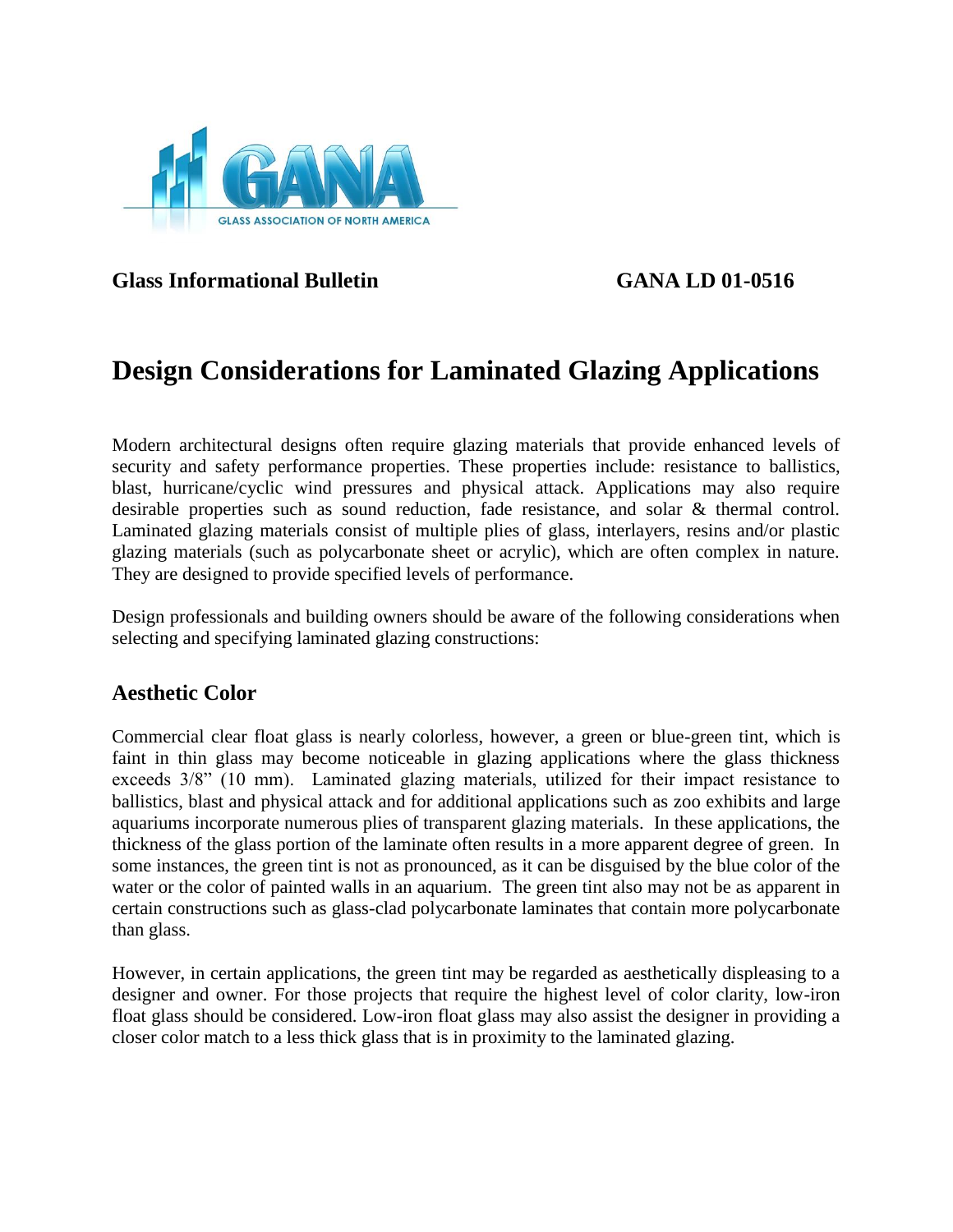Many laminated glazing components are designed to block ultraviolet light (energy wavelengths from 280nm - 380nm); however, these components may also block a portion of the visible light spectrum (wavelengths from  $380$ nm –  $420$  nm) with a result that there may be a slight yellow appearance. This yellow appearance may become noticeable when these materials are used in thicker or a greater number of multiple layers. In addition, yellowness can vary by interlayer type and manufacturer. This color should be considered in conjunction with color imparted by the glass itself.

There are also design considerations, which must be taken into account when a low e or reflective coating is used in the construction of a laminate. When the coating, applied to the glass substrate, is placed in contact with the interlayer, the refractive index of the coating is changed and may result in a perceived color shift. This means that a coating in an IG unit may appear a different color than the same coating in a laminate.

# **Optical Distortion**

#### **Heat-Treated Glass**

Images viewed in reflection from and by transmission through laminated glazing materials may be distorted. Both reflected and transmitted optical distortion may result from heat-treatment of glass, thickness variability of the materials used, mechanical stresses applied by the framing system and changes in exterior wind pressure and interior building pressure.

Laminated glazing materials may incorporate multiple plies of heat-treated (e.g. heat strengthened, tempered) glass in order to achieve high levels of resistance to thermally and mechanically applied loads. Bow, warp and roll wave distortion are inherent characteristics of heat-treated glass. While fabricators take steps to minimize these conditions, they cannot be eliminated. All of these characteristics are accentuated by the use of reflective coatings and tinted glass substrates. Since transmitted distortion is dependent on overall thickness variability, it tends to be exaggerated by multiple plies of glass and other components. The thickness variations of the individual plies is additive. Laminated constructions incorporating annealed glass typically exhibit less reflective and transmitted optical distortion. Distortion in all glazing materials may occur as a result of glazing system, wind load pressures and overall bow and warp.

The visibility of reflective distortion is greatly affected by surrounding conditions and glazing orientation. If the reflected image is a uniform blue sky, the reflective image that appears in the laminated product may appear without distortion. If the same laminate is reflecting multiple gridlines from an adjacent building, the reflection may appear distorted. Roll wave distortion may be more visible by reflectance and transmittance when the direction of the wave pattern is glazed parallel to the jamb or vertical dimension of a window or door. In this application, images of lineal objects (such as building walls, utility and flag poles) and moving objects (such as cars and aircraft) become more visible as the viewing angle changes. In order to decrease the visibility of roll wave distortion in heat-treated laminates, fabricators commonly recommend and design professionals specify that the wave direction (wave's peak) be glazed parallel to the sill of a window or door whenever possible. It is recommended that the manufacturer be notified in writing of these instructions prior to the onset of glass fabrication. Heat-treated glass fabrication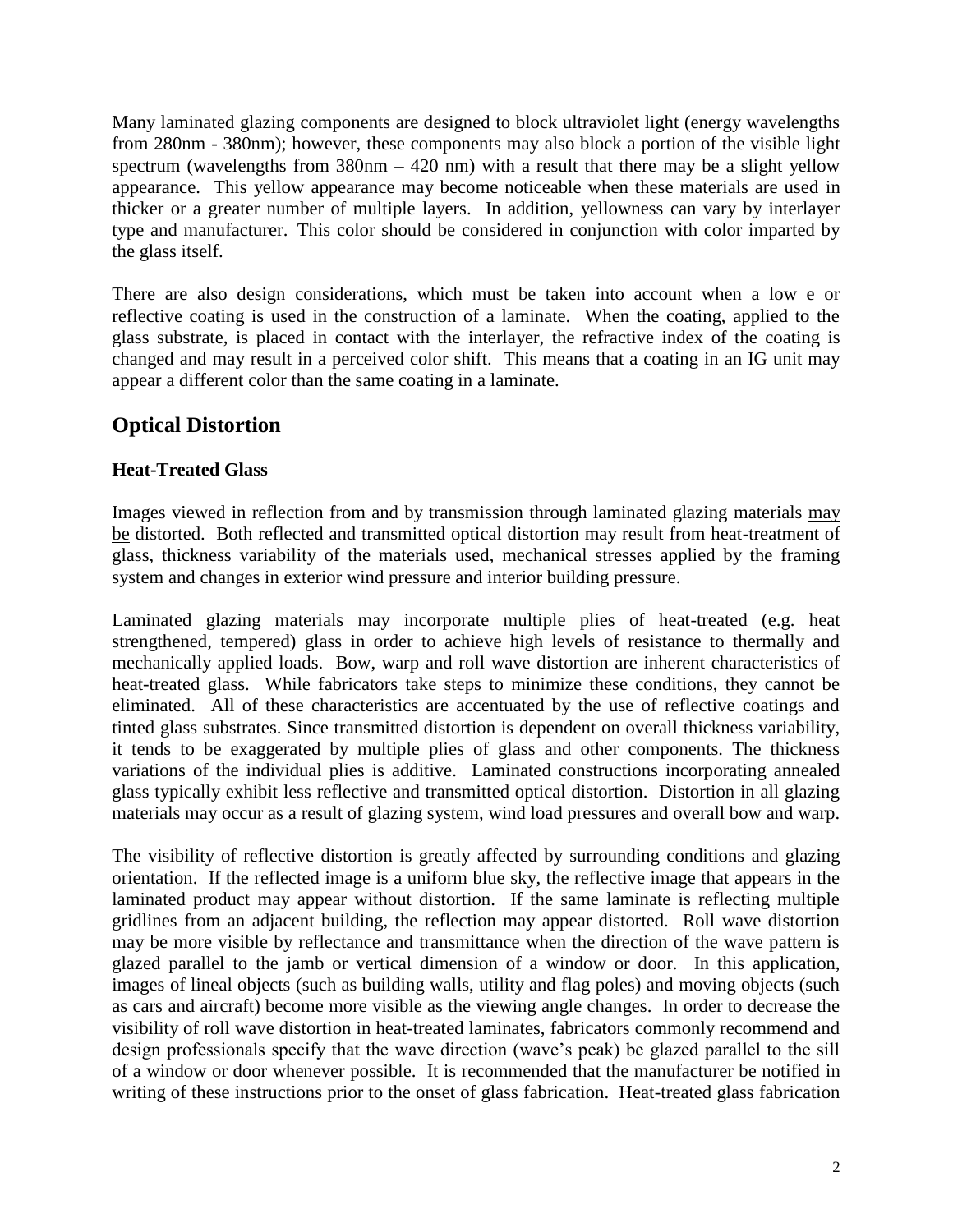equipment limitations may not allow roll wave orientation to the sill when the width dimension of a lite of glass exceeds the height dimension.

#### **Multiple-Ply Laminates**

Multiple ply glazing materials that include non–glass components such as interlayer films and/or plastics sheet products such as polycarbonate, acrylic sheet or polyethylene terephthalate (PET), may also be a source of unwanted optical distortion. Special consideration should be given to these types of laminates.

Both glass (as previously described) and non-glass components may have thickness or flatness variability that creates lens or other visible effects, which may cause distortion of images when viewed through the glazing material. The magnitude and spacing of this variability are both important factors when trying to assess the suitability of a multiple-ply laminate for a given application as a precise alignment of the components containing this variability is not possible. Since this distortion is greatly affected by viewing angle, vertical lens lines are generally more objectionable

High performance plastic sheet used in multiple-ply laminates are most often either polycarbonate or acrylic sheet.

Acrylic sheet materials are produced by several processes, which exhibit varying degrees of distortion and thickness variations. Polycarbonate sheet is produced by an extrusion process, and therefore exhibits die lines (ripple direction) on both coated and uncoated polycarbonate, which may produce an objectionable distorted image. This distortion can be minimized by placing the ripple direction horizontal to the plane (when feasible) OR it is often preferable to orientate these die lines horizontally if possible. While plastic sheet manufacturers take steps to minimize these conditions, they cannot be eliminated.

Designers are recommended to further consider other conditions, such as: thermal expansion/contraction properties and changes in humidity, which may cause the plastic glazing material or the interlayer to bow, wan or warp; adequate space within frame systems to reduce perimeter issues due to edge pinch and, localized areas of distortion resulting from small particulate inclusions (fish-eyes) on coated plastic sheet materials. As more individual plastic layers are utilized in the laminate, distortion may become more pronounced.

Multiple-Ply Laminates incorporating both glass and polycarbonate components and their appropriate interlayer(s) are further described within ASTM C1349 *Standard Specification for Architectural Flat Glass Clad Polycarbonate,* and its Appendixes. Additional reference to the plastic sheet components and these types of laminates can also be found within the *GANA Glazing Manual* and the *GANA Laminated Glazing Reference Manual*. Refer to ASTM D 4802 Standard Specification for Poly (Methyl Methacrylate) Acrylic Plastic Sheet for the methods by which acrylic plastic sheet is produced and other specifications.